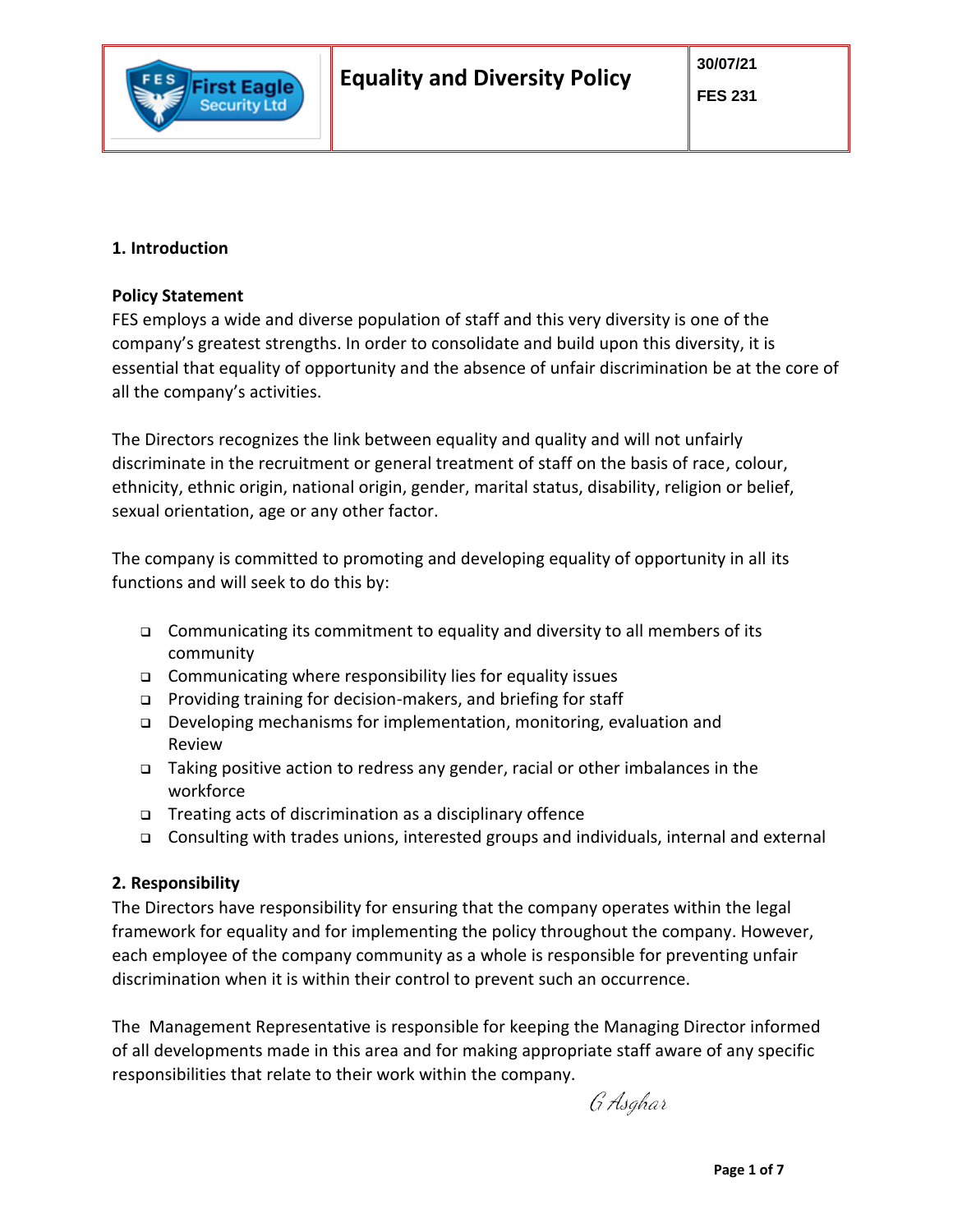

First Eagle **Security Ltd** 

Unlawful discrimination can take the following forms: *Direct Discrimination* - This occurs where a person is treated less favourably than Others because of their colour, race, ethnicity, ethnic origin, nationality, national Origin, gender, disability, religion or belief, and sexual orientation.

*Indirect Discrimination* - This occurs by applying a provision, criterion or practice which disadvantages people on the grounds of race, gender, religion or belief, age or sexual orientation and which cannot be justified as a proportionate way of achieving a legitimate aim.

*Victimization* - This occurs where an individual has exercised their rights under Equality legislation (or has indicated that they intend to do so) and is treated less Favourably as a direct result. It applies equally to a person who is supporting (or Indicates that they intend to support) another person who is exercising their rights under the legislation.

*Positive Action* - Positive Action is a term within the Sex Discrimination Act 1975, the Race Relations Act 1976, the Employment Equality (Sexual Orientation) Regulations 2003 and the Employment Equality (Religion or Belief) Regulations 2003.

Positive Action is allowed when an employer can demonstrate under representation within the organization as a whole or at certain levels or in certain types of jobs. In these circumstances the employer can offer encouragement to the under-represented group(s) to apply for job or training opportunities or can offer training to those groups to help them compete for opportunities.

Current relevant legislation comprises of the following:

- i. Equal Pay Act 1970;
- ii. Health & Safety at Work Act 1974;
- iii. Sex Discrimination Act (SDA)1975;
- iv. The Race Relations Act (RRA) 1976 as amended by the Race Relations (Amendment) Act 2000;
- v. Disability Discrimination Act (DDA) 1995;
- vi. Prevention from Harassment Act 1997;
- vii. Human Rights Act (HRA) 1998;
- viii. Part-Time Workers (Prevention of Less Favourable Treatment) Regulations 2000;
- ix. Fixed-Term Employees (Prevention of Less Favourable Treatment) Regulations 2000;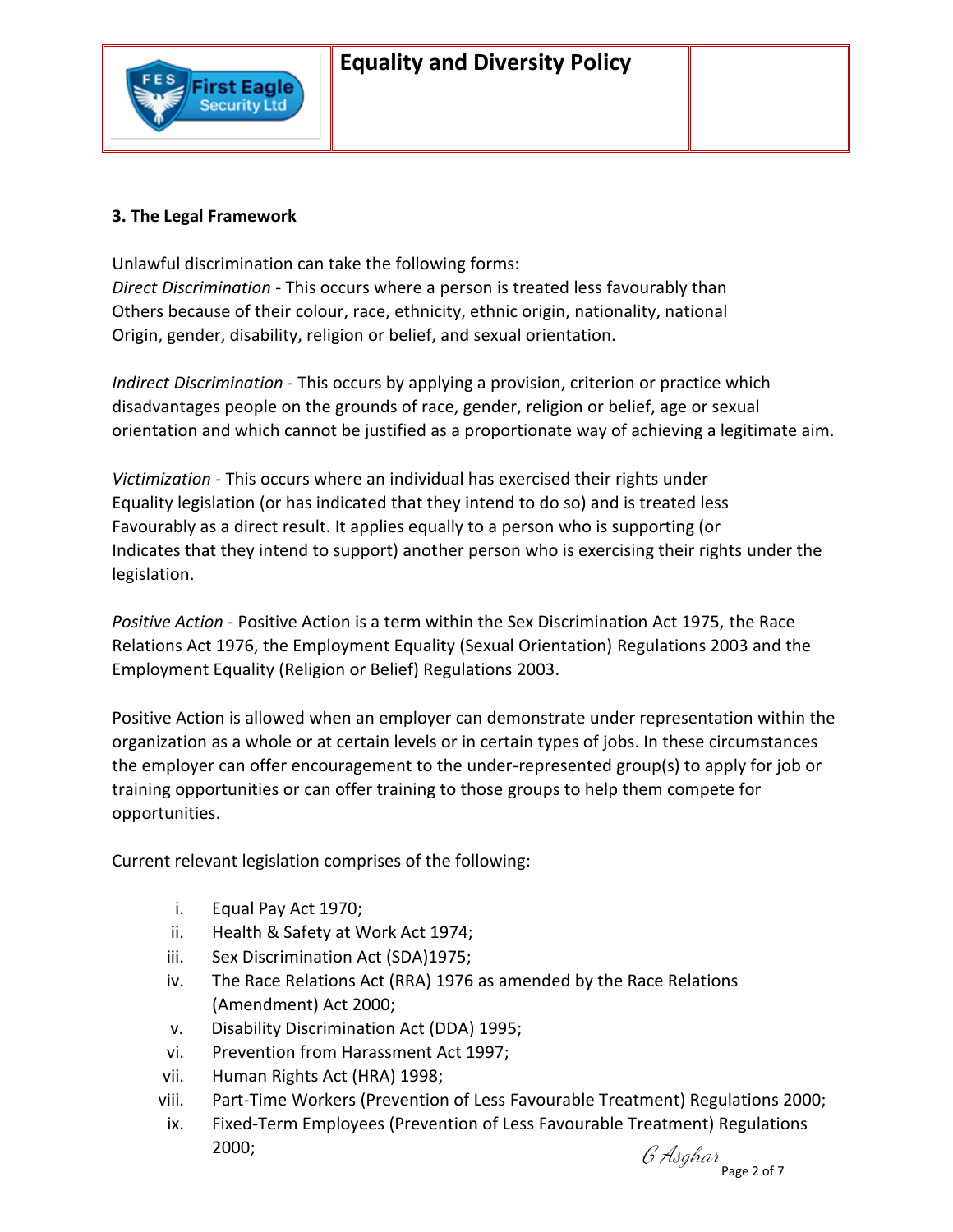

- x. Employment Equality (Sexual Orientation) Regulations 2003;
- xi. Employment Equality (Religion or Belief) Regulations 2003;
- xii. Gender Recognition Act 2004.

First Eagle **Security Ltd** 

## **3.1 Disability**

The DDA aims to end discrimination suffered by people with disabilities and gives rights in the areas of employment and access to goods, facilities and services. The DDA defines disability as someone with "a physical or mental impairment which has a substantial and long-term adverse effect on his ability to carry out normal day-today activities."

The company will ensure that it does not treat disabled employees less favourably. Reasonable adjustments will be made for applicants for posts and for staff who become disabled during the course of their employment. Where possible, an employee can seek to be redeployed.

### **3.2 Race**

The RRA makes it unlawful to discriminate against someone on the basis of their race, colour, ethnicity, ethnic origin or national origin. The Race Relations (Amendment) Act (RRAA) Act 2000, places a general duty on employers to promote race equality and a specific duty to assess the impact of all their policies on staff of different racial groups.

Under this legislation, there is a positive duty to monitor by racial group the recruitment and career progress of staff. The Company's Race Equality Policy sets out the arrangements that have been put in place to enable FES to meet the general and specific duties under the Act.

### **3.3 Gender**

The Sex Discrimination Act (SDA) 1975 makes it unlawful for employers and other Organizations to treat a person less favourably on the basis of their gender. As an employer FES will not discriminate in recruitment, promotion, access to training opportunities and in the provision of benefits, goods or facilities. The Company has a duty and will not discriminate against employees on the basis of their gender in selection for employment, promotion or in the way it provides access to benefits, facilities and services.

### **3.4 Harassment**

The Company recognizes that its staff, and visitors have the right to a working and social environment free from intimidation caused by harassment.

Harassment occurs when someone's actions or words are unwelcome and violate another person's dignity or create an environment that is intimidating, hostile, degrading, humiliating or offensive. Harassment is unacceptable and, where proven will be treated as a disciplinary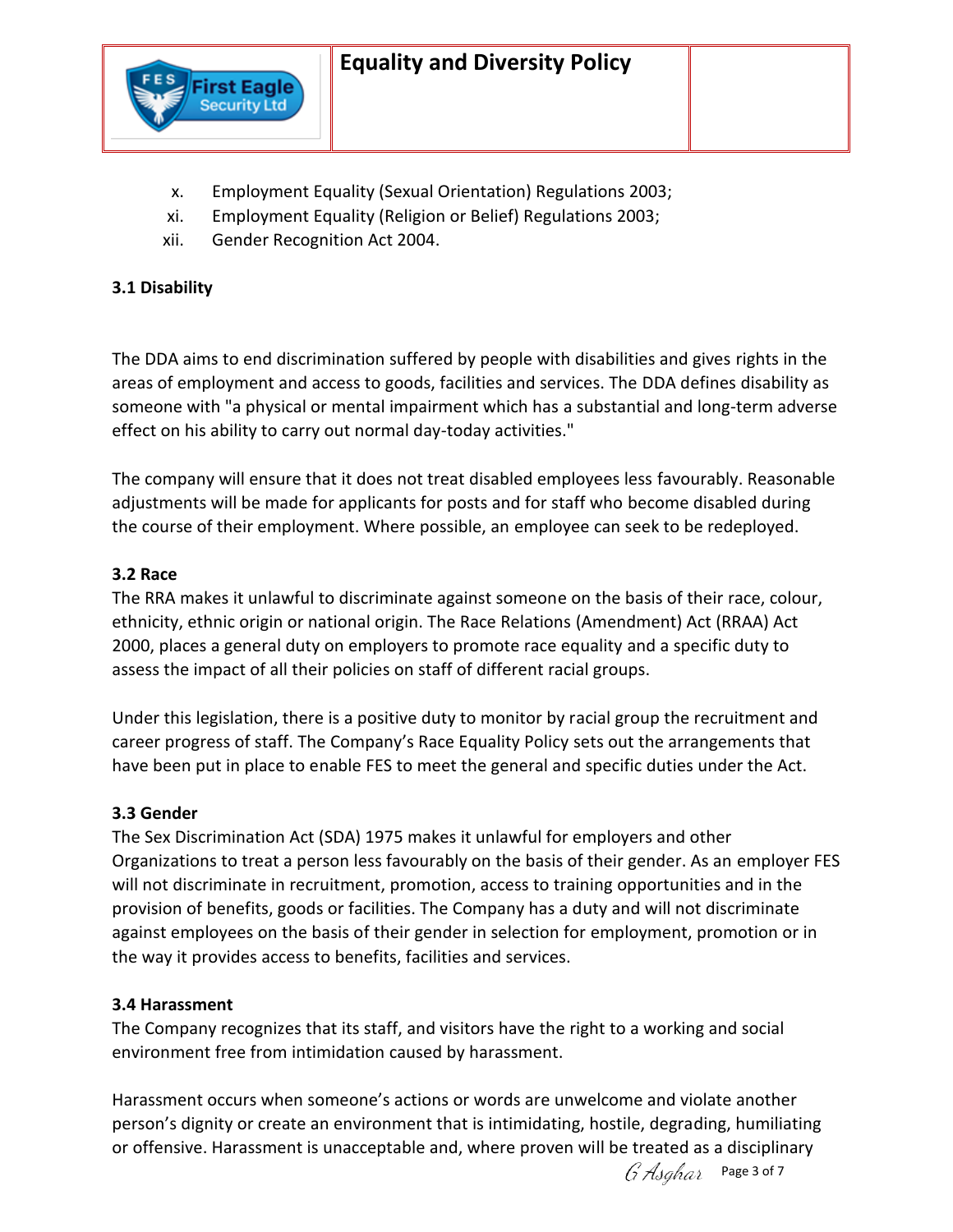

offence. The Company's Sexual and Racial Harassment policy sets out the procedure for dealing with complaints.

# **3.5 Health & Safety**

The Company recognizes and accepts responsibility as an employer for providing, as far as is reasonably practicable, a safe and healthy environment for its employees and visitors. The first point of contact for health and safety issues is the Safety Representative. Copies of Health & Safety policies and procedures are available from the office.

# **3.6 Sexual Orientation & Religion or Belief**

The Employment Equality (Sexual Orientation) Regulations 2003 and the Employment Equality (Religion or Belief) Regulations 2003, making it unlawful to discriminate on the basis of sexual orientation and religion or belief, came into force in December 2003.

As an employer FES will not discriminate in recruitment, promotion, access to training opportunities and in the provision of benefits, goods or facilities.

The Company will not discriminate against any person on the basis of their sexual orientation or religion or belief in selection of places or in the way it provides access to benefits, facilities and services.

# **3.7 Age**

The Government will introduce legislation in 2006 to prohibit discrimination at work and in vocational training on the grounds of age. Consultation is currently underway seeking views on how the proposed legislation will be implemented. The Company is committed to treating staff fairly regardless of age and will not condone unfavourable treatment on this basis. Compliance to British Standards on minimum and maximum ages permitted for Security Officers will have to be maintained.

# **4. Staffing & Employment Matters**

# **4.1 Job Description and Person Specification**

The duties of a job, and the requirements of a person to perform it, will be identified to ensure that the job is fulfilling the needs intended and that the educational qualifications, work experience and personal attributes required are essential to the performance of the job. These should be regularly reviewed to ensure they remain valid.

# **4.2 Publicizing Vacancies**

G Asghar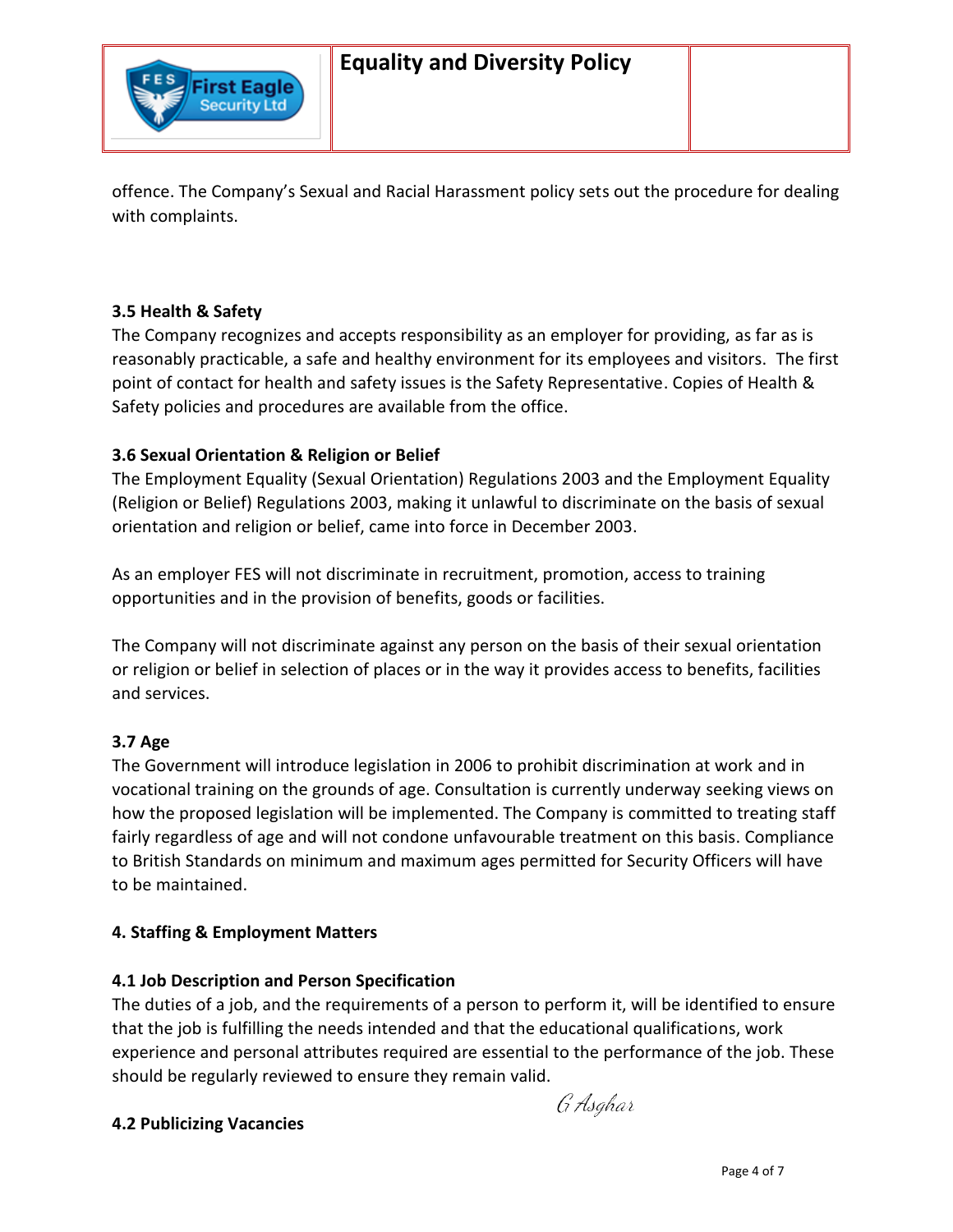In selecting the most effective methods for publicizing vacancies, managers should carefully consider any under-represented groups and how best to target them, whilst making it clear that the final selection will be solely on the basis of suitability for the post. In all job advertisements the Company will include a statement that it aims to be an Equal Opportunities Employer.

## **4.3 Application Forms**

First Eagle **Security Ltd** 

All application forms of the Company will be continuously reviewed to ensure that they contain only that information, which is relevant to the vacancy, including the applicant's right to work in the UK.

Alternative formats will be sourced for those requiring support, e.g. large print versions for the visually impaired. On receipt of application forms, monitoring information will be removed before short-listing and kept confidential.

### **4.4 Short-listing**

Applicants will be short-listed against the criteria given in the person specification or course requirements, and by no other criteria.

### **4.5 Selection**

All employees involved in recruitment and selection should be fully aware of their responsibilities under the Company policy and legislation with regard to equal opportunities. Training will incorporate equal opportunity issues.

More than one person should be involved in selection, to minimise the possibility of subconscious prejudice or stereotyping.

### **4.6 Contracts of Employment**

Contracts will include reference to the Equality & Diversity and Sexual and Racial Harassment Policies and to where further information on these topics can be found.

The responsibility of individuals to comply with the Equality & Diversity and Harassment Policies should be stressed in the documents, together with the fact that any breaches of these policies may be dealt with under the Company's Disciplinary Procedures.

# **4.7 Probation, Promotion and Regarding**

G Asghar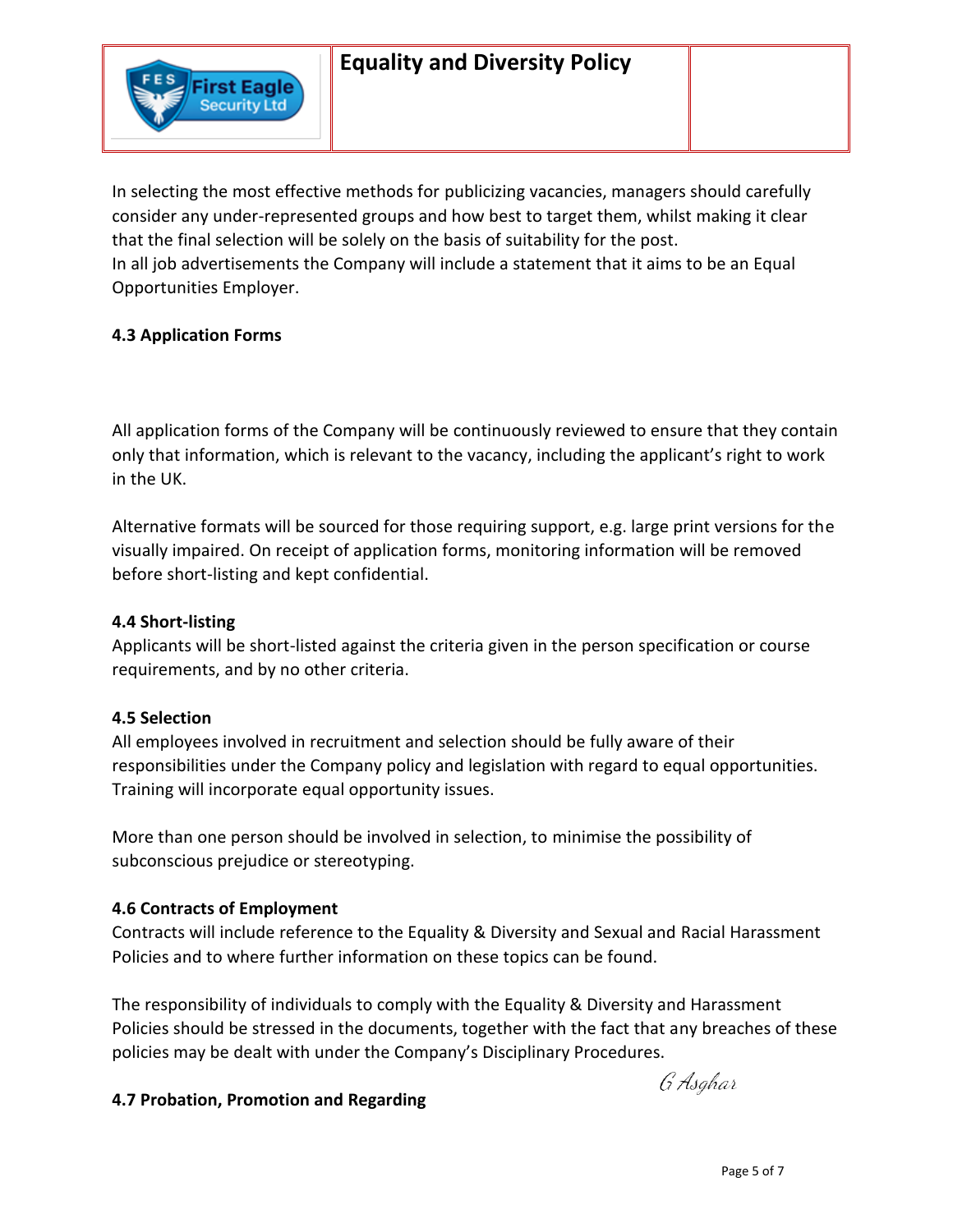The procedures for each of these will be regularly reviewed with regard to equal opportunities. Promotion, regarding and reward procedures, and the constitution of those committees responsible for them, will be examined to ensure that:

- Access to them and information about career development are equally available to all employees
- □ The criteria and procedures are clearly defined and known to all employees within the relevant category
- The procedures are operated fairly.

First Eagle **Security Ltd** 

# **5. Flexible working**

The Company will develop and disseminate policies on work-life balance issues to staff. Subject to operational requirements, the Company will consider whether the introduction of part-time, seasonal working, job-sharing and flexitime might improve efficiency, enlarge the potential labour market or improve job opportunities for those with, for example, domestic responsibilities.

### **6. Grievance and Disciplinary**

All acts of discrimination will be treated as a disciplinary offence. The Company will move towards a common procedure for all staff for disciplinary and grievance situations, to prevent any discrimination against particular groups.

Employees will have access to the grievance and disciplinary procedure within Employee Handbooks. Alternative formats will be available for the visually impaired.

# **7. Training and Staff Development**

Training will be provided to ensure that the Company complies with the relevant legislation. The aim, however, is to go beyond compliance and empower all employees to act positively and equitably by creating and maintaining an environment where equality of opportunity is promoted.

All employees will have access to and information on training and development opportunities, including part time staff and those for example on maternity leave who have expressed an interest in receiving this information.

Use of regular development appraisals and career development interviews will assist in the process of identifying and rectifying areas of imbalance in the provision of training and promotional opportunities.

G Asghar